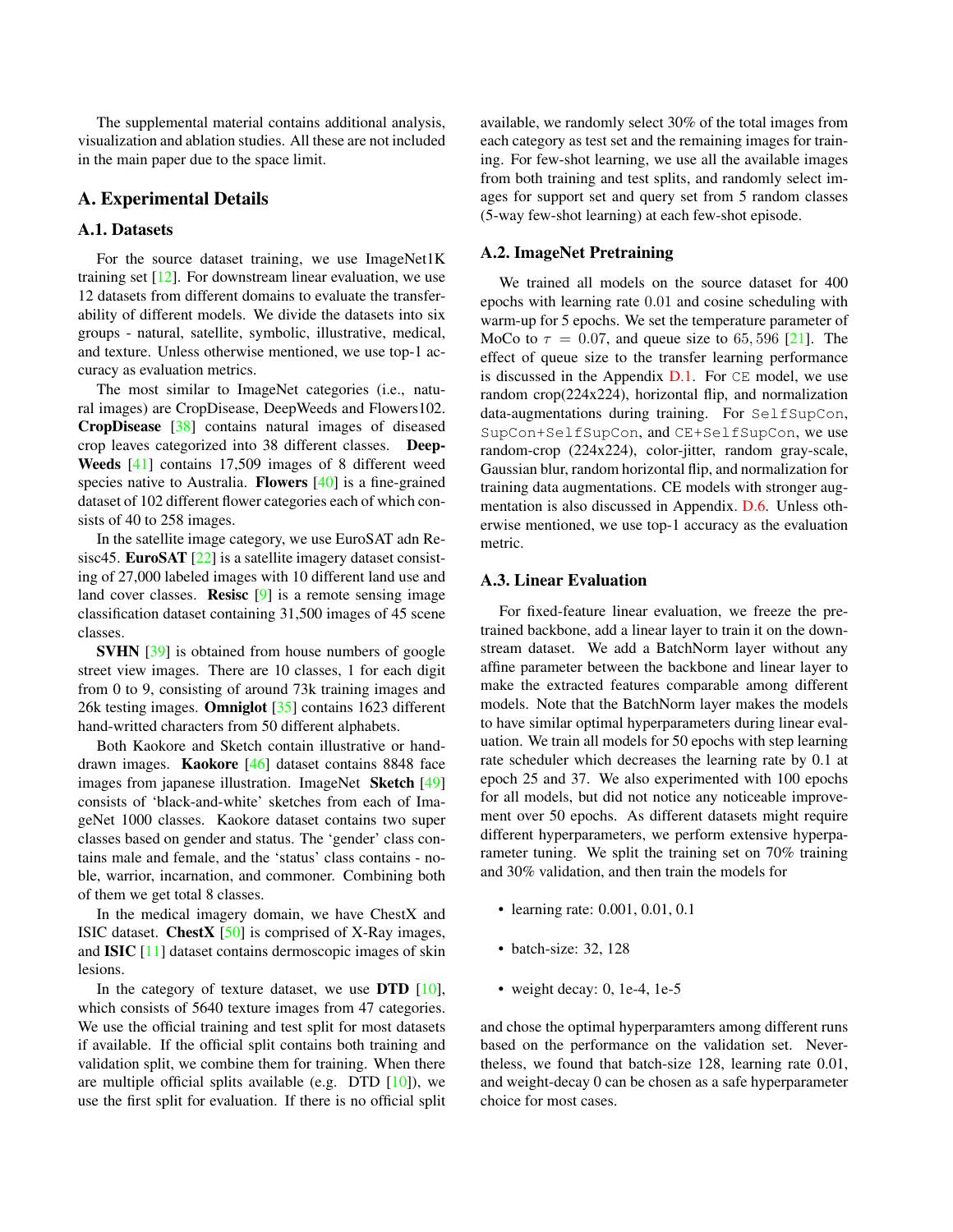#### A.4. Object Detection

For object detection, we follow the setting in [\[21\]](#page-0-13) to finetune the full network, and add batch normalization layer into the meta architecture of the detector, e.g., region-ofinterested (ROI) header, feature pyramid network (FPN), etc., to minimize the effort on hyperparameter tuning.

#### A.5. Full-network Finetuning

We train the whole network, i.e., the pretrained backbone and linear layer on the downstream dataset. We train all models for 50 epochs with step learning rate scheduler which decreases the learning rate by 0.1 at epoch 25 and 37. Here, we also experimented with 100 epochs, but did not notice any noticeable improvement over 50 epochs. We add a BatchNorm layer between the backbone and linear layer to make the extracted features comparable among different models. We train the models for various learning rate - 0.01, 0.001, and 0.1, batch-sizes - 32 and 128, and weight decay 0, 1e-4, 1e-5 and select the optimal hyperparameter based on the performance on the validation set. We found that for most datasets learning rate 0.001 with batch-size 32 performs the best, hence this setting can be used in a scenario where hyperperameter tuning is not possible or expensive.

### A.6. Few-shot Recogniton

For few-shot pretraining, we closely followed CDFSL benchmark paper  $[20]$ . For all models, we train for 300 epochs with SGD optimizer with learning rate 0.01 and batch-size 32, and cosine scheduling with warm-up for 5 epochs. For the contrastive models, we use number of negative samples to be 16384 and temperature parameter to be 0.07. Following [\[47\]](#page-0-15), we train a logistic regression layer on top of the extracted features during meta-testing phase. We use the implementation from scikit-learn for logistic regression [\[1\]](#page-0-16). The accuracy is the mean of 600 randomly sampled tasks, and 95% confidence interval is also reported.

### B. More Results and Analysis

### B.1. Linear Evaluation

Detailed numbers for linear evaluation are provided in [8.](#page-2-1)

## B.2. Object Detection

Table [9](#page-2-2) shows object detection results with standard deviation over 5 runs.

We also conducted the experiments of object detection with longer training setting  $(2 \times$  schedule in Detectron2.) and tested another detector, RetinaNet-R50. The results are shown in Table [10](#page-2-3) and Table [11.](#page-2-4) When training with more iterations ( $2 \times$  schedule), the results of CE, SelfSupCon and SupCon are more closer to CE+SelfSupCon and SupCon+SelfSupCon as pretraining between less important if the downstream has been trained for a long

time. The results of the RetinaNet have the similar trend, which shows that the visual representations trained by CE+SelfSupCon and SupCon+SelfSupCon are transferable on different types of detectors.

#### B.3. Few-shot Recogniton

5-way 1-shot, 5-shot and 20-shot results are provided in Table [12.](#page-3-0)

## B.4. Full-network Finetune

Detailed results for image classification with fullnetwork finetuning are provided in Table [13.](#page-3-1)

## C. More Analysis

# C.1. Experimental Setup for Analysis on ImageNet **Derivatives**

For the evaluation on ImageNet1K, ImageNet-A, ImageNet-R, ImageNet-C, and Stylized ImageNet on Table [5](#page-0-17) and Table [6](#page-0-18) in the main paper, we train a classifier header on top of the ResNet-50 backbone for the contrastive models. The classifier header is trained on the ImageNet1K training set. We SGD optimizer, and tune the learning rate for 0.01, 0.1, 1, 2, 10, and chose the best performing model based on the validation set accuracy. We do not use any weight decay  $[21]$ . Note that this is performed only for SelfSupCon, SupCon, SupCon+SelfSupCon. For CE and CE+SelfSupCon, we use the header associated with the supervised branch.

### C.2. Model Calibration on the Downstream Datasets

Table [14](#page-3-2) reports calibration performance for the ImageNet pretrained models on the 12 downstream datasets in terms of Expected Calibration Error (ECE). We use fixedfeature linear evaluation to train the linear layer on the downstream tasks. We also perform hyperparameter sweaping on the validation set and report the best ECE score (lower is better). We observe that contrastive models have lower calibration error than cross-entropy model on average.

#### C.3. Robustness of Adversarial Attack

We used projected gradient descent (PGD) attack to test the robustness of each model. It is clear that without any adversarial training, all models are vulnerable. Nonetheless, we would like to analyze the region with smaller perturbation (i.e., small  $\varepsilon$ ). Figure [8](#page-2-5) show the relative accuracy degradation among those methods. Interestingly, CE is the most robust one among while all other methods are relatively vulnerable. We think it is because contrastive learning methods are more sensitive to the local changes as they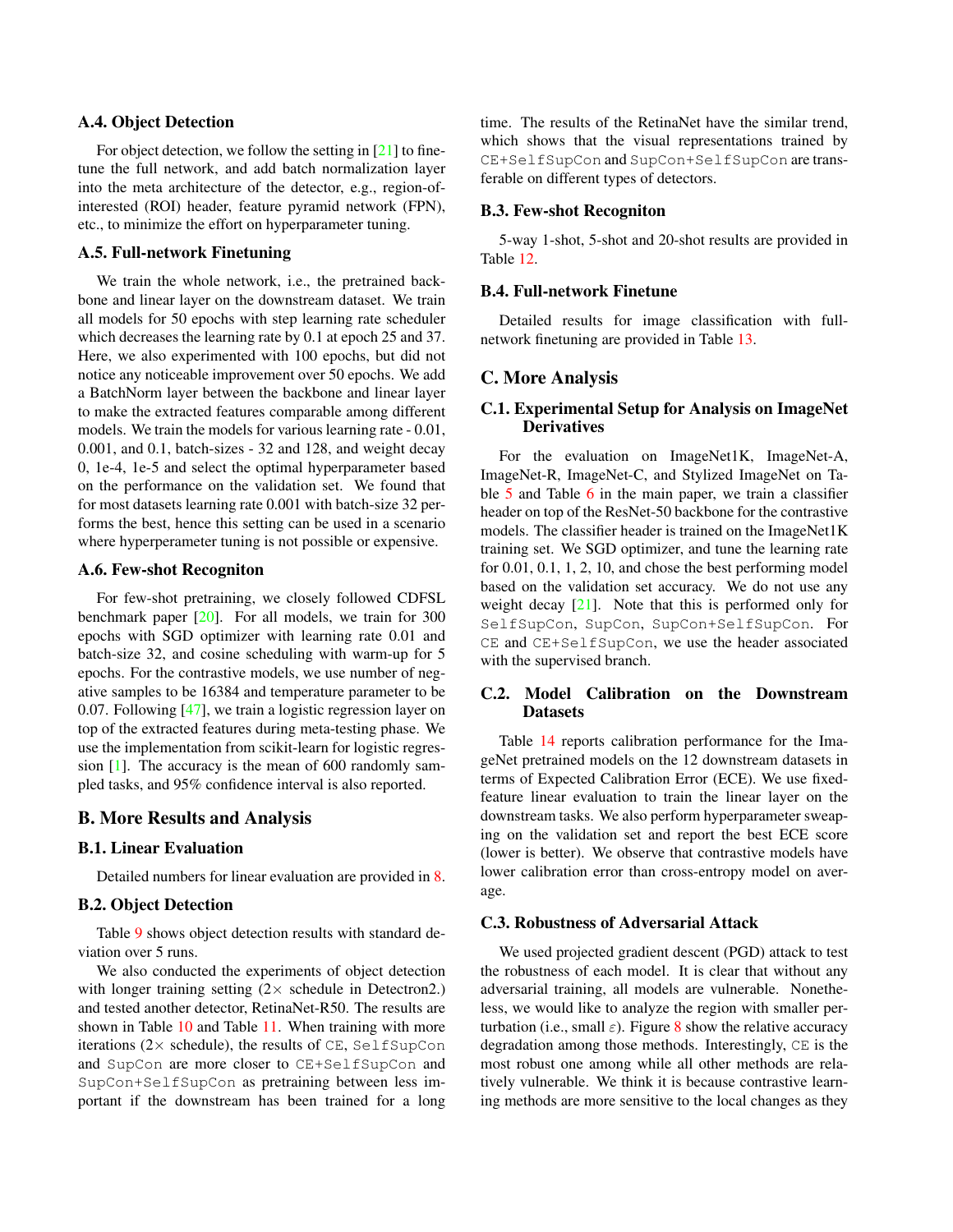<span id="page-2-1"></span>

|                   | CropDisease DeepWeeds Flowers102 EuroSAT Resisc45 ISIC |                 |                 |  | CheckX | Omniglot | SVHN                                                                                                                                        | Kaokore | Sketch | <b>DTD</b> | Mean |
|-------------------|--------------------------------------------------------|-----------------|-----------------|--|--------|----------|---------------------------------------------------------------------------------------------------------------------------------------------|---------|--------|------------|------|
| CE                | $97.18 + .04$                                          | $85.17 + .04$   | $84.73 \pm .52$ |  |        |          | $94.62\pm.12$ $84.96\pm.25$ $79.58\pm.21$ $44.70\pm.20$ $63.88\pm.61$ $66.31\pm.16$ $73.96\pm.16$ $67.41\pm.13$ $65.48\pm.40$ $75.67\pm.24$ |         |        |            |      |
| SelfSupCon        | $99.06 + .04$                                          | $87.88 + 16$    | $89.62 + 14$    |  |        |          | $96.76\pm.05$ $90.88\pm.10$ $81.51\pm.35$ $48.08\pm.13$ $69.66\pm.23$ $69.95\pm.06$ $81.67\pm.80$ $69.12\pm.13$ $72.21\pm.57$ $79.70\pm.23$ |         |        |            |      |
| SupCon            | $98.85 + .03$                                          | $87.37 + .13$   | $92.79 + 15$    |  |        |          | $96.05\pm.12$ $90.26\pm.24$ $79.78\pm.22$ $46.76\pm.32$ $72.99\pm.31$ $74.09\pm.12$ $80.94\pm.23$ $77.19\pm.10$ $74.00\pm.37$ $80.92\pm.20$ |         |        |            |      |
| CE+SelfSupCon     | $98.79 \pm .03$                                        | $87.72 + 09$    | $91.78 + 14$    |  |        |          | $96.67\pm.16$ $90.33\pm.06$ $80.43\pm.15$ $47.44\pm.17$ $68.38\pm.19$ $73.34\pm.14$ $79.48\pm.16$ $74.39\pm.15$ $73.48\pm.21$ $80.19\pm.14$ |         |        |            |      |
| SupCon+SelfSupCon | $99.03 \pm .03$                                        | $87.79 \pm .21$ | $93.18 \pm .05$ |  |        |          | $96.67\pm.03$ $91.98\pm.08$ $80.15\pm.30$ $47.70\pm.13$ $72.84\pm.34$ $75.80\pm.13$ $78.86\pm.29$ $76.78\pm.06$ $74.80\pm.58$ $81.30\pm.19$ |         |        |            |      |

Table 8: Top-1 accuracy of different models on the downstream datasets for fixed-feature extractor transfer learning. The models are pretrained on ImageNet1K dataset and we only train the final linear layer on top of the pretrained backbones. Mean and standard deviation over 5-runs are provided.

<span id="page-2-2"></span>

| Datasets                                                                                                                                                                                                                                                                                                                                                                                                  |                | VOC0712           |                |                  |                |                 |                  |                        |                              | MS COCO (Trained with $1 \times$ schedule)                                                                                                                                                                                                                                                                                                              |                |                  |                  |                                 |                              |
|-----------------------------------------------------------------------------------------------------------------------------------------------------------------------------------------------------------------------------------------------------------------------------------------------------------------------------------------------------------------------------------------------------------|----------------|-------------------|----------------|------------------|----------------|-----------------|------------------|------------------------|------------------------------|---------------------------------------------------------------------------------------------------------------------------------------------------------------------------------------------------------------------------------------------------------------------------------------------------------------------------------------------------------|----------------|------------------|------------------|---------------------------------|------------------------------|
| Detectors                                                                                                                                                                                                                                                                                                                                                                                                 |                | FasterRCNN-R50-C4 |                |                  |                | MaskRCNN-R50-C4 |                  |                        |                              |                                                                                                                                                                                                                                                                                                                                                         |                | MaskRCNN-R50-FPN |                  |                                 |                              |
| Methods                                                                                                                                                                                                                                                                                                                                                                                                   | $AP_{50}^{bb}$ | AP <sup>br</sup>  | $AP_{25}^{bb}$ | AP <sub>pt</sub> | $AP_{50}^{bb}$ | $AP_{75}^{bb}$  | AP <sup>mk</sup> | $AP_{\epsilon 0}^{mk}$ | $AP_{\tau\epsilon}^{\rm mk}$ | AP <sup>b</sup>                                                                                                                                                                                                                                                                                                                                         | $AP_{50}^{bb}$ | $AP_{zz}^{bb}$   | AP <sup>mk</sup> | $AP_{\epsilon\alpha}^{\rm mls}$ | $AP_{\tau\epsilon}^{\rm mk}$ |
| CE                                                                                                                                                                                                                                                                                                                                                                                                        |                |                   |                |                  |                |                 |                  |                        |                              | $81.58 \pm .17$ $54.63 \pm .28$ $60.17 \pm .40$ $38.91 \pm .02$ $59.05 \pm .20$ $42.14 \pm .16$ $33.98 \pm .04$ $55.39 \pm .14$ $36.10 \pm .12$ $39.84 \pm .14$ $60.54 \pm .13$ $43.60 \pm .22$ $36.54 \pm .08$ $57.65 \pm .10$ $39.25 \pm .18$                                                                                                         |                |                  |                  |                                 |                              |
| SelfSupCon                                                                                                                                                                                                                                                                                                                                                                                                |                |                   |                |                  |                |                 |                  |                        |                              | $82.48 \pm .19 \quad 57.33 \pm .44 \quad 64.03 \pm .42 \quad \  39.14 \pm .18 \quad 58.74 \pm .28 \quad 42.40 \pm .17 \quad   34.29 \pm .18 \quad 55.53 \pm .26 \quad 36.62 \pm .20 \quad \  39.19 \pm .22 \quad 59.54 \pm .20 \quad 42.74 \pm .40 \quad   36.03 \pm .21 \quad 56.79 \pm .27 \quad 38.75 \pm .27 \quad 38.75 \pm .27 \quad 38.75 \pm .$ |                |                  |                  |                                 |                              |
| SupCon                                                                                                                                                                                                                                                                                                                                                                                                    |                |                   |                |                  |                |                 |                  |                        |                              | 82.64±.36 56.12±.15 62.45±.27 39.63±.11 59.76±.20 42.77±.23 34.52±.06 56.26±.15 36.54±.15 40.40±.19 61.20±.21 44.35±.34 36.97±.14 58.31±.14 39.80±.34                                                                                                                                                                                                   |                |                  |                  |                                 |                              |
| CE+SelfSupCon                                                                                                                                                                                                                                                                                                                                                                                             |                |                   |                |                  |                |                 |                  |                        |                              | $83.06 \pm .26$ $57.07 \pm .12$ $63.97 \pm .62$ $39.68 \pm .15$ $59.84 \pm .19$ $42.80 \pm .22$ $34.62 \pm .12$ $56.31 \pm .13$ $36.74 \pm .30$ $40.65 \pm .13$ $61.38 \pm .17$ $44.65 \pm .15$ $37.21 \pm .21$ $58.57 \pm .20$ $40.06 \pm .45$                                                                                                         |                |                  |                  |                                 |                              |
| SupCon+SelfSupCon 82.95±.08 57.26±.25 64.12±.44 39.95±.05 60.02±.18 43.12±.17 34.93±.08 56.59±.20 37.27±.18 40.33±.17 60.96±.21 44.20±.31 36.95±.24 58.19±.33 39.73±.33<br>and the components of the complete state of the complete state of the complete state of the complete state of the complete state of the complete state of the complete state of the complete state of the complete state of th |                |                   |                |                  |                |                 |                  |                        |                              |                                                                                                                                                                                                                                                                                                                                                         |                |                  |                  |                                 |                              |

The results of VOC0712 is the average of 5 runs. AP<sup>bb</sup>: AP of objection detection; AP<sup>mk</sup>: AP of instance segmentation.

Table 9: Object detection results on MS COCO.

<span id="page-2-3"></span>

| Detectors         |           |                | MaskRCNN-R50-C4            |       |  |                                                                          |                                                | MaskRCNN-R50-FPN |                |                |
|-------------------|-----------|----------------|----------------------------|-------|--|--------------------------------------------------------------------------|------------------------------------------------|------------------|----------------|----------------|
| Methods           | $AP^{bb}$ | $AP_{50}^{bb}$ | $AP_{75}^{bb}$   $AP^{mk}$ |       |  | $AP_{50}^{mk}$ $AP_{75}^{mk}$ $AP_{90}^{bb}$                             | $AP_{50}^{bb}$ $AP_{75}^{bb}$   $AP_{50}^{mk}$ |                  | $AP_{50}^{mk}$ | $AP_{75}^{mk}$ |
| CE                | 41.04     | 60.86          |                            |       |  | 44.63   35.48  57.29  37.82    41.43  62.12  45.38   37.89  59.29  40.53 |                                                |                  |                |                |
| SelfSupCon        | 41.00     | 60.77          |                            |       |  | $44.43$   35.68 57.48 38.21    41.15 61.53 45.05   37.63 58.84           |                                                |                  |                | 40.59          |
| SupCon            |           | 41.58 61.72    |                            |       |  | 44.99   36.04 58.16 38.42   41.70 62.39 45.47   38.03 59.72              |                                                |                  |                | 40.66          |
| CE+SelfSupCon     |           | 41.28 61.26    | 45.06                      | 35.75 |  | 57.60 38.34    41.77 62.33 45.78   38.15 59.63 41.10                     |                                                |                  |                |                |
| SupCon+SelfSupCon |           | 41.28 61.18    |                            |       |  | 44.97 35.91 57.72 38.38 41.96 62.58 45.92 38.37 59.81                    |                                                |                  |                | 41.36          |

APbb: AP of objection detection; APmk: AP of instance segmentation.

Table 10: Object detection and instance segmentation results on MS COCO  $(2 \times$  schedule).

<span id="page-2-4"></span>

| Detector          | RetinaNet-R50 |                     |                |           |                    |                |  |  |  |  |  |
|-------------------|---------------|---------------------|----------------|-----------|--------------------|----------------|--|--|--|--|--|
|                   |               | $1 \times$ schedule |                |           | $2\times$ schedule |                |  |  |  |  |  |
| Methods           | $AP^{bb}$     | $AP_{50}^{bb}$      | $AP_{75}^{bb}$ | $AP^{bb}$ | $AP_{50}^{bb}$     | $AP_{75}^{bb}$ |  |  |  |  |  |
| CE.               | 38.46         | 58.32               | 41.19          | 40.13     | 60.02              | 43.10          |  |  |  |  |  |
| SelfSupCon        | 37.65         | 56.62               | 40.29          | 39.61     | 59.14              | 42.28          |  |  |  |  |  |
| SupCon            | 38.77         | 58.48               | 41.52          | 40.35     | 60.23              | 43.26          |  |  |  |  |  |
| CE+SelfSupCon     | 39.33         | 58.94               | 42.24          | 40.52     | 60.11              | 43.32          |  |  |  |  |  |
| SupCon+SelfSupCon | 39.24         | 58.67               | 42.23          | 40.50     | 60.34              | 43.50          |  |  |  |  |  |

APbb: AP of objection detection.

Table 11: Object detection results on MS COCO.

learn local features while CE does not; hence, CE can tolerance more perturbations.

# C.4. Comparison with Other Self-supervised Models

We further evaluated two contrastive learning methods, SwAV [\[5\]](#page-0-19) and BYOL [\[18\]](#page-0-20). These two contrastive learning approaches have different characteristics than MoCov2. SwAV is a clustering-based approach while BYOL does not need negative samples in contrastive loss. The detailed results with linear evaluation on all downstream tasks can be found in Table [15.](#page-3-3) SwAV and BYOL significantly outperform CE by 5.28% and 5.35% on mean transfer accuracy,

<span id="page-2-5"></span>

Figure 8: Performance degradation under different attack strengths ( $\varepsilon$ ).  $L_{\infty}$ PGD attack is used [\[37\]](#page-0-21).

respectively.Thus, those contrastive models could learn features for better transferability than the models trained with cross-entropy.

# D. More Ablation Studies

### <span id="page-2-0"></span>D.1. Effect of Queue-size to Transferability

Table [16](#page-4-1) shows the effect of queue size to transferability for the contrastive models. All models are trained on ImageNet1K training set with queue sizes 1024, 8192, and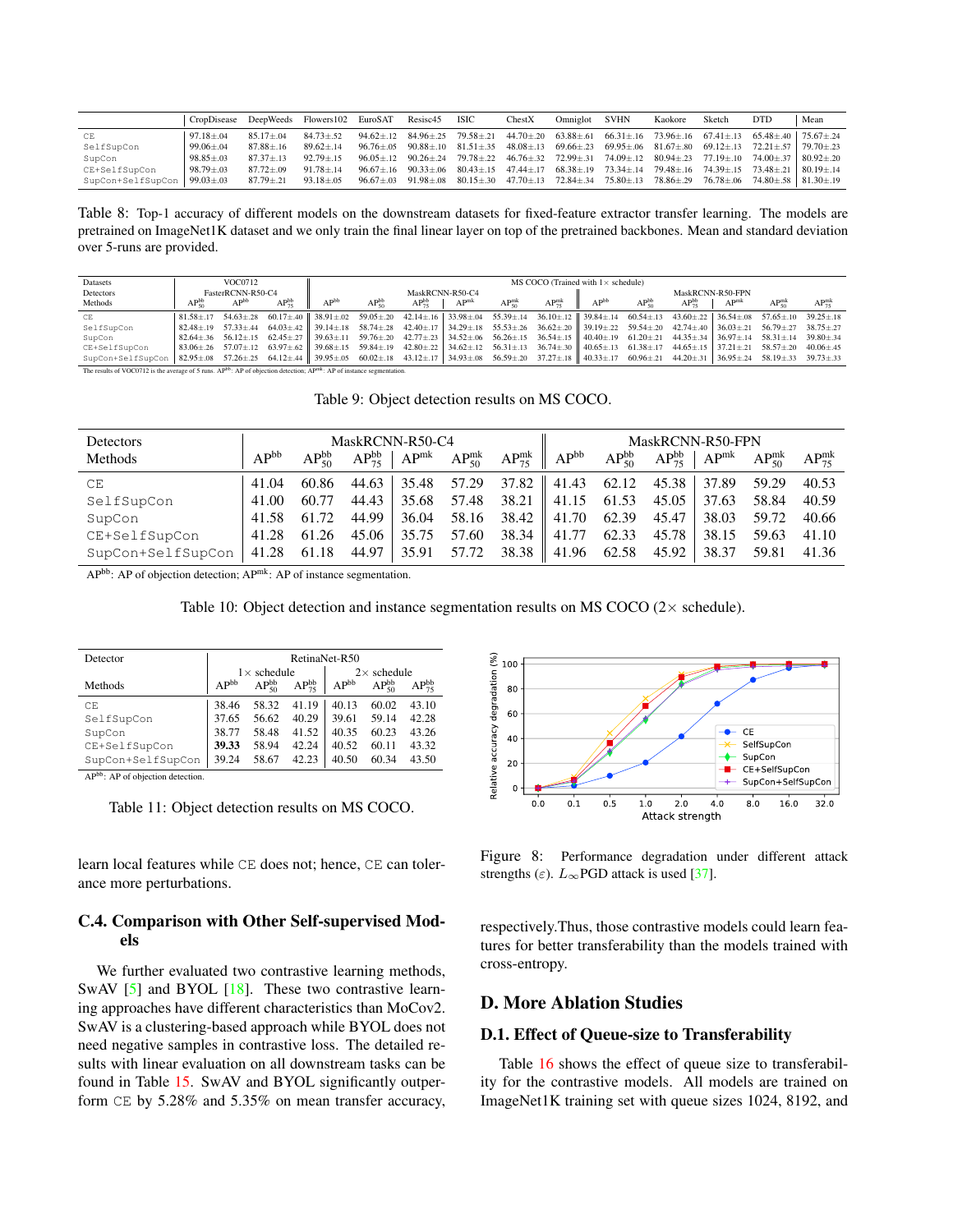<span id="page-3-0"></span>

|                   | miniImagenet   CropDisease |                 | DeepWeeds       | Flowers102      | EuroSAT         | Resisc45        | <b>ISIC</b>     | ChestX          | Omniglot        | <b>SVHN</b>     | Kaokore         | Sketch          | <b>DTD</b>      | Mean             |
|-------------------|----------------------------|-----------------|-----------------|-----------------|-----------------|-----------------|-----------------|-----------------|-----------------|-----------------|-----------------|-----------------|-----------------|------------------|
| 1-shot            |                            |                 |                 |                 |                 |                 |                 |                 |                 |                 |                 |                 |                 |                  |
| CE                | $53.96 \pm .82$            | $68.72 \pm .85$ | $35.73 \pm .62$ | $62.03 \pm .92$ | $63.47 \pm .91$ | $53.38 \pm .75$ | $33.33 \pm .60$ | $22.78 \pm .41$ | $83.73 \pm .71$ | $23.37 \pm .41$ | $28.92 \pm .54$ | $45.25 \pm .79$ | $41.43 \pm .75$ | $46.84 \pm .69$  |
| SelfSupCon        | $48.88 \pm .77$            | $65.35 \pm .85$ | $38.68 \pm .61$ | $66.04 \pm .85$ | $66.07 \pm .83$ | $53.09 \pm .86$ | $33.73 \pm .60$ | $22.93 \pm .43$ | $81.88 \pm .74$ | $23.28 \pm .40$ | $31.70 \pm .61$ | $47.83 \pm .79$ | $44.19 \pm .79$ | $47.90 \pm .70$  |
| SupCon            | $55.50 \pm .78$            | $63.59 \pm .83$ | $35.71 \pm .59$ | $63.17 \pm .86$ | $63.41 \pm .83$ | $55.14 \pm .81$ | $32.15 \pm .60$ | $22.73 \pm .41$ | $87.52 \pm .66$ | $25.82 \pm .46$ | $32.87 \pm .59$ | $53.55 \pm .85$ | $48.22 \pm .82$ | $48.66 \pm .69$  |
| CE+SelfSupCon     | $56.84 \pm .79$            | $66.06 \pm .80$ | $38.07 \pm .62$ | $68.65 \pm .81$ | $65.88 \pm .84$ | $55.76 \pm .86$ | $33.52 \pm .61$ | $23.50 \pm .42$ | $87.20 \pm .63$ | $24.99 \pm .44$ | $33.87 \pm .61$ | $52.42 \pm .86$ | $49.36 \pm .84$ | $49.94 \pm 0.70$ |
| SupCon+SelfSupCon | $52.51 \pm .79$            | $65.27 \pm .80$ | $38.11 \pm .59$ | $68.74 \pm .86$ | $66.24 \pm .84$ | $54.90 \pm .88$ | $34.09 \pm .62$ | $23.94 \pm .43$ | $88.24 \pm .65$ | $24.58 \pm .43$ | $33.06 \pm .60$ | $50.90 \pm .86$ | $47.16 \pm .80$ | $49.60 \pm .70$  |
| 1-shot            |                            |                 |                 |                 |                 |                 |                 |                 |                 |                 |                 |                 |                 |                  |
| CE.               | $72.47 \pm .62$            | $86.58 \pm .56$ | $48.33 \pm .55$ | $81.31 \pm .68$ | $78.51 \pm .68$ | $72.86 \pm .67$ | $44.28 \pm .52$ | $26.16{\pm}.43$ | $94.26 \pm .34$ | $27.98 \pm .48$ | $37.63 \pm .54$ | $64.64 \pm .74$ | $57.64 \pm .73$ | $60.01 \pm .58$  |
| SelfSupCon        | $67.71 \pm .63$            | $83.29 \pm .62$ | $49.90 \pm .59$ | $84.29 \pm .57$ | $81.65 \pm .60$ | $72.36 \pm .74$ | $45.20 \pm .52$ | $26.91 \pm .44$ | $93.61 \pm .36$ | $27.10 + 46$    | $42.75 \pm .57$ | $66.32 \pm .72$ | $61.35 \pm .73$ | $61.23 \pm .58$  |
| SupCon            | $75.20 \pm .62$            | $83.44 \pm .60$ | $47.74 \pm .58$ | $82.93 \pm .59$ | $80.94 \pm .63$ | $74.48 \pm .70$ | $42.97 \pm .52$ | $26.23 \pm .43$ | $96.78 \pm .23$ | $33.22 \pm .53$ | $45.10 \pm .57$ | $74.24 \pm .71$ | $65.42 \pm .76$ | $62.79 \pm .57$  |
| CE+SelfSupCon     | $76.13 \pm .60$            | $84.68 \pm .59$ | $50.02 \pm .60$ | $86.88{\pm}.54$ | $82.63 \pm .58$ | $75.11 \pm .71$ | $44.66 \pm .49$ | $27.93 \pm .45$ | $96.19 \pm .27$ | $31.36 \pm .52$ | $45.32 \pm .57$ | $72.38 + .68$   | $67.21 \pm .71$ | $63.70 \pm .56$  |
| SupCon+SelfSupCon | $72.81 \pm .59$            | $84.26 \pm .59$ | $50.35 \pm .59$ | $86.72 \pm .52$ | $82.57 \pm .61$ | $74.94 \pm .72$ | $45.82 \pm .51$ | $28.19 \pm .46$ | $96.72 \pm .24$ | $30.67 \pm .50$ | $45.26 \pm .57$ | $71.09 \pm .72$ | $65.08 \pm .72$ | $63.47 \pm .56$  |
| 1-shot            |                            |                 |                 |                 |                 |                 |                 |                 |                 |                 |                 |                 |                 |                  |
| CE.               | $80.81 \pm .50$            | $92.51 \pm .39$ | $58.43 \pm .56$ | $89.00 \pm .53$ | $84.77 \pm .53$ | $82.08 + .55$   | $52.88 \pm .54$ | $29.86{\pm}.44$ | $97.76 \pm .20$ | $35.69 \pm .51$ | $46.87 \pm .53$ | $76.43 \pm .61$ | $67.85 \pm .67$ | $67.84 \pm .51$  |
| SelfSupCon        | $76.95 \pm .52$            | $90.42 \pm .45$ | $58.99 \pm .56$ | $90.77 \pm .42$ | $87.72 \pm .47$ | $82.20 \pm .56$ | $53.57 \pm .52$ | $32.01 \pm .45$ | $97.70 \pm .20$ | $34.70 \pm .53$ | $52.71 \pm .56$ | $77.94 \pm .57$ | $71.00 \pm .64$ | $69.14 \pm .49$  |
| SupCon            | $83.32 \pm .46$            | $90.73 \pm .45$ | $55.90 \pm .58$ | $90.45 \pm .42$ | $87.71 \pm .45$ | $83.40 \pm .54$ | $51.11 \pm .50$ | $31.06 \pm .47$ | $98.87 \pm .13$ | $44.98 \pm .57$ | $54.94 \pm .51$ | $85.23 \pm .48$ | $74.11 \pm .63$ | $70.71 \pm .48$  |
| CE+SelfSupCon     | $84.24 \pm .45$            | $91.27 \pm .42$ | $58.63 \pm .54$ | $92.70 \pm .39$ | $89.13 \pm .44$ | $84.54 \pm .54$ | $52.80 \pm .50$ | $33.42 \pm .47$ | $98.63 \pm .15$ | $41.60 \pm .57$ | $54.72 \pm .54$ | $83.32 \pm .52$ | $75.78 \pm .62$ | $71.38 \pm .48$  |
| SupCon+SelfSupCon | $82.07 \pm .47$            | $91.54 \pm .42$ | $59.24 \pm .55$ | $92.51 \pm .38$ | $89.04 \pm .43$ | $84.18 \pm .53$ | $54.08 \pm .51$ | $33.92 \pm .48$ | $98.71 \pm .15$ | $40.84 \pm .58$ | $55.25 \pm .55$ | $82.84 \pm .53$ | $74.58 \pm .63$ | $71.39 \pm .48$  |

Table 12: Few-shot classification accuracies (%) on the Mini-ImageNet and 12 downstream datasets. Mean and 95% confidence interval over 600 tasks.

<span id="page-3-1"></span>

|                       | CropDisease     | <b>DeepWeeds</b> | Flowers 102     | EuroSAT         | Resisc45        | <b>ISIC</b>     | ChestX          | Omniglot         | <b>SVHN</b>     | Kaokore          | Sketch           | <b>DTD</b>       | Mean            |
|-----------------------|-----------------|------------------|-----------------|-----------------|-----------------|-----------------|-----------------|------------------|-----------------|------------------|------------------|------------------|-----------------|
| <b>Full Dataset</b>   |                 |                  |                 |                 |                 |                 |                 |                  |                 |                  |                  |                  |                 |
| CE                    | $99.92 \pm .02$ | $97.37 \pm .13$  | $93.47 \pm .30$ | $98.78 + 09$    | $96.03 + 09$    | $88.06 \pm .36$ | $55.67 + 56$    | $90.34 \pm .29$  | $97.03 \pm .12$ | $88.13 + 40$     | $79.49 + 27$     | $73.26 \pm .56$  | $88.13 \pm .27$ |
| SelfSupCon            | $99.91 + 02$    | $97.39 + 13$     | $93.36 + 2.07$  | $98.85 + .04$   | $96.28 + 12$    | $88.13 + 13$    | $56.41 + 26$    | $91.10 + 20$     | $97.25 \pm .10$ | $88.92 + 36$     | $77.16 + 13$     | $75.49 + 17$     | $88.35 + 31$    |
| SupCon                | $99.91 \pm .01$ | $96.89{\pm}.11$  | $95.37 \pm .16$ | $98.67 + 12$    | $96.01 + .06$   | $87.92 \pm .33$ | $55.08 + 57$    | $90.56 \pm .19$  | $97.11 + .11$   | $87.88 \pm .66$  | $80.14 + 19$     | $74.19 \pm .20$  | $88.31 \pm .23$ |
| CE+SelfSupCon         | $99.88 \pm .04$ | $97.28 \pm .22$  | $95.30 \pm .40$ | $98.91 + .06$   | $96.18 + 12$    | $88.29 + .45$   | $54.77 + 17$    | $90.20 + 22$     | $97.14 \pm .08$ | $88.25 \pm .66$  | $80.85 \pm .12$  | $74.12{\pm}.47$  | $88.43 \pm .25$ |
| SupCon+SelfSupCon     | $99.91 \pm .02$ | $97.38 \pm .07$  | $96.17 \pm .34$ | $98.75 \pm .05$ | $96.21 \pm .07$ | $88.55 \pm .47$ | $55.12 \pm .16$ | $90.86{\pm}.14$  | $97.04 \pm .09$ | $87.73 \pm .25$  | $80.17 \pm .26$  | $74.86{\pm}.47$  | $88.56 \pm .20$ |
| 1000 training samples |                 |                  |                 |                 |                 |                 |                 |                  |                 |                  |                  |                  |                 |
| CE                    | $93.89{\pm}.40$ | $87.46 \pm .57$  | $88.31 \pm .43$ | $94.68 + 30$    | $79.33 \pm .26$ | $78.26 + 96$    | $40.42 \pm .48$ | $44.95 + 1.05$   | $77.65 \pm .52$ | $77.28 + 1.13$   | $14.87 \pm 1.10$ | $60.43 \pm .68$  | $69.79 \pm .66$ |
| SelfSupCon            | $93.95 \pm .51$ | $88.10 + .78$    | $88.92 + 22$    | $95.47 + .41$   | $81.14 + .48$   | $78.27 \pm .36$ | $43.09 \pm .80$ | $45.33 \pm 1.10$ | $82.37 + 1.14$  | $79.41 \pm .85$  | $10.57 + 27$     | $62.95 \pm 1.08$ | $70.80 + 67$    |
| SupCon                | $93.93 \pm .08$ | $86.89 \pm .57$  | $91.53 \pm .23$ | $94.73 + 52$    | $81.95 \pm .21$ | $78.51 + 62$    | $41.97 + .24$   | $44.48 \pm 1.53$ | $79.25 \pm .83$ | $77.41 \pm .38$  | $16.31 \pm .43$  | $64.71 \pm .31$  | $70.97 + 0.50$  |
| CE+SelfSupCon         | $93.60 \pm .48$ | $86.83 \pm .67$  | $91.01 \pm .32$ | $94.51 \pm .46$ | $80.43 \pm .54$ | $78.68 + 32$    | $41.65 + .88$   | $44.08 + .43$    | $79.85 \pm .84$ | $79.14 \pm 1.09$ | $15.72 \pm .24$  | $65.07 \pm 1.08$ | $70.88 \pm .61$ |
| SupCon+SelfSupCon     | $93.82 \pm .27$ | $87.42 \pm .64$  | $91.93 \pm .69$ | $95.12 \pm .47$ | $81.28 \pm .67$ | $78.93 \pm .42$ | $41.77 \pm .43$ | $44.06 \pm 1.25$ | $80.51 \pm .61$ | $78.84 \pm .57$  | $15.57 + .26$    | $66.02{\pm}.40$  | $71.27 + .56$   |

Table 13: Performance of different models on the downstream datasets in terms of top-1 accuracy (%) (averaged over 5 runs) for fullnetwork fine-tuning. Contrastive pretrained methods are slightly more effective in a limited data regime than cross-entropy based models.

<span id="page-3-2"></span>

|                   | CropDisease     | DeepWeeds      | Flowers102     |               | EuroSAT Resisc45 ISIC |                         | ChestX                        | Omniglot                      | <b>SVHN</b>                   | Kaokore                       | Sketch                         | DTD            | Mean                            |
|-------------------|-----------------|----------------|----------------|---------------|-----------------------|-------------------------|-------------------------------|-------------------------------|-------------------------------|-------------------------------|--------------------------------|----------------|---------------------------------|
| CE.               | $0.83 \pm .06$  | $1.41 + .37$   | $2.98 + 33$    | $0.64 + 11$   | $6.89 + .32$          |                         | $1.74 \pm .26$ $2.79 \pm .26$ | $9.30 \pm .43$                | $2.10{\pm}.28$                |                               | $4.84 \pm .20$ $9.60 \pm 1.45$ |                | $6.64 \pm .55$   $4.15 \pm .38$ |
| SelfSupCon        | $0.24 \pm .03$  | $3.58 \pm .15$ | $2.52 + 12$    | $0.78 + 0.08$ | $1.02 + .21$          | $2.92 + 45$ $2.01 + 47$ |                               | $19.02 + .66$                 | $3.99 \pm .23$ $3.93 \pm .64$ |                               | $6.46 + .18$                   | $7.08 \pm .56$ | $4.46 + 31$                     |
| SupCon            | $0.55 \pm .03$  | $1.80 + .15$   | $4.21 + .12$   | $0.99 + 15$   | $4.83 + .21$          | $2.05 + 20$             |                               | $1.80 \pm .25$ $3.82 \pm .33$ |                               | $2.52 \pm .25$ $3.37 \pm .54$ | $7.27 + .23$                   | $3.53 + 24$    | $3.06 + .23$                    |
| CE+SelfSupCon     | $0.57 \pm 0.06$ | $7.16 + 20$    | $1.02 \pm .32$ | $0.68 + 0.09$ | $452+15$              | $4.11 + 22$ $3.04 + 29$ |                               | $4.78 + .22$                  | $2.36 + .28$                  | $4.79 + 30$                   | $7.62 + 14$                    | $4.96 + .18$   | $3.80 + 20$                     |
| SupCon+SelfSupCon | $0.55 \pm 0.04$ | $2.40 \pm .08$ | $3.10{\pm}.27$ | $0.78 + 06$   | $0.98 + 0.05$         | $4.69 \pm .31$          | $1.64 \pm .23$                | $4.87 \pm .53$                | $3.23 \pm .43$                |                               | $6.96 \pm .73$ $5.15 \pm .30$  | $6.38{\pm}.31$ | $3.39 \pm .28$                  |

Table 14: Expected calibration Error (%) of the models on the downstream datasets. The models are pre-trained on ImageNet1K dataset and we only train the final linear layer on top of the pretrained backbones.

<span id="page-3-3"></span>

|      | CropDisease |       | DeepWeeds Flowers102 EuroSAT Resisc45 ISIC |       |       |       | CheckX | Omniglot SVHN Kaokore |       |       | Sketch DTD |       | Mean  |
|------|-------------|-------|--------------------------------------------|-------|-------|-------|--------|-----------------------|-------|-------|------------|-------|-------|
| SwAV | 98.83       | 90.24 | 93.06                                      | 97.22 | 92.62 | 80.15 | 48.48  | 68.92                 | 70.31 | 82.46 | 71.18      | 76.81 | 80.86 |
| BYOL | 98.76       | 87.52 | 92.86                                      | 96.80 | 91.69 | 80.49 | 47.92  | 70.69                 | 73.03 | 81.36 | 75.65      | 74.36 | 80.93 |

Table 15: Linear evaluation with other contrastive learning methods.

65596. We perform fixed-feature linear evaluation on the downstream datasets and report the average accuracy. The table shows that higher queue size is better for transferability.

## D.2. Results with torchvision-pretrained Model

Table [17](#page-5-0) shows linear evaluation and full-network finetuning scores from torchvision pretrained model and our reconstructed ResNet-50 model. We note that the torchvision pretrained one achieves better accuracy in linear evaluation, but the accuracy is similar in full-network finetuning. Our CE model was trained for 400 epochs with cosine learning rate scheduler, whereas the torchvision one has been trained for 100 epochs with step learning scheduler. We hypothesize that the training schedule might have made difference in the transfer performance. However, although the torchvision pretrained model has better linear evaluation accuracy, it is not better in full-network finetuning, robustness or even ImageNet performance. The CE (torchvision) achieves 75.7% ImageNet accuracy, where our CE achieves 76.60% ImageNet accuracy. From Table [18,](#page-5-1) our CE achieves 60.80% mCE in ImageNet-C, whereas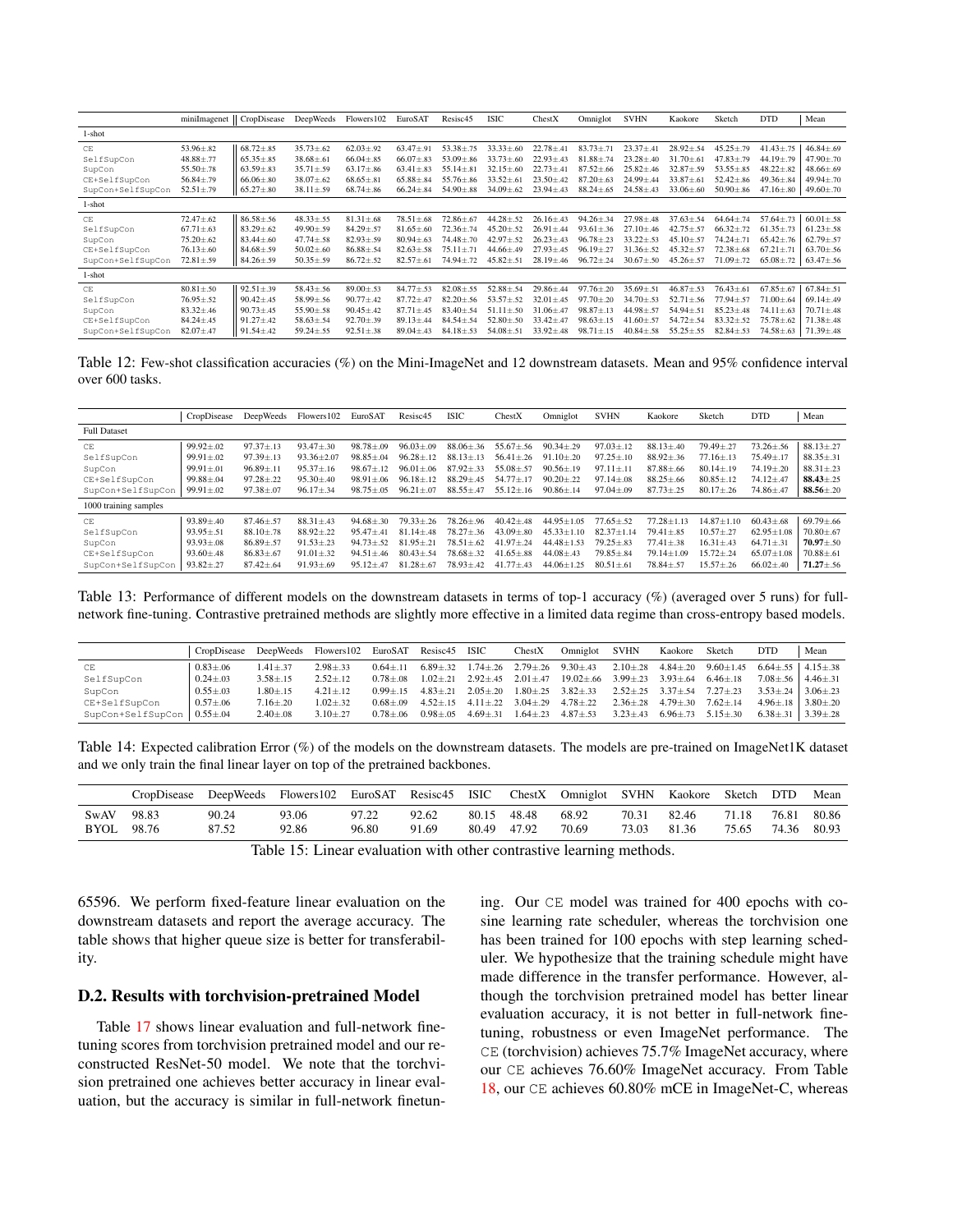<span id="page-4-1"></span>

| Method            |       | Queue size |       |
|-------------------|-------|------------|-------|
|                   | 1024  | 8192       | 65596 |
| SelfSupCon        | 79.23 | 79.68      | 79.70 |
| SupCon            | 78.11 | 79.88      | 80.92 |
| CE+SelfSupCon     | 77.24 | 78.66      | 80.19 |
| SupCon+SelfSupCon | 79.42 | 80.50      | 81.30 |

Table 16: Ablation studies on the effect of queue size to the linear evaluation performance on the downstream datasets. Models trained with higher queue size generally performs better in transfer.

CE (torchvision) achieves much worse score 78.50%. We infer that our training strategy might be better for crossentropy model in terms of calibration, robustness, or even in-domain accuracy. Overall, even with the torchvision pretrained ResNet-50 model, our main thesis does not change, as the performance is still significantly lower than the contrastive models.

# D.3. ResNet50x2 as Backbone

We also use WideResNet-50-x2 as the backbone of the networks, and report fixed feature linear evaluation transfer and full-network transfer in Table [19](#page-6-0) and. We found similar pattern with larger backbone that contrastive approaches provide more transferable representations.

### D.4. Pretraining on Stylized ImageNet

We also train all models on the Stylized ImageNet training set so that the models learn more shape-based representations [\[16\]](#page-0-22). We then perform a fixed feature linear evaluation on the 12 downstream datasets. Table [20](#page-6-1) shows the top-1 accuracy on the downstream datasets for the Stylized ImageNet trained model. The results reveal that contrastive approaches also provide better transferable representation than the cross-entropy model when trained on Stylized ImageNet.

#### D.5. Measuring Intra-class Similarity

Supervised learning models learn feature representations by objectives that also increase the inter-class separation. However, we argue that increasing the intra-class variation, though might be harmful for in-domain performance, is beneficial for learning rich feature representations in transfer learning. We compute the inter-class and intra-class separation, as follows [\[32\]](#page-0-23):

<span id="page-4-2"></span>
$$
R_{\text{intra}} = \sum_{k=1}^{K} \sum_{i=1}^{N_k} \sum_{j=1}^{N_k} \frac{1 - \text{cosine}(\mathbf{x}_{k,i}, \mathbf{x}_{k,j})}{KN_k^2}
$$
(4)

<span id="page-4-3"></span>
$$
R_{\text{inter}} = \sum_{k=1}^{K} \sum_{\substack{1 \le m \le K \\ m \ne k}} \sum_{i=1}^{N_k} \sum_{j=1}^{N_m} \frac{1 - \text{cosine}(\mathbf{x}_{k,i}, \mathbf{x}_{m,j})}{K(K-1)N_k^2}
$$
 (5)

where  $cosine(\cdot, \cdot)$  is the cosine similarity. Table [21](#page-6-2) reports the intra-class and inter-class distance of the representations of penultimate layers. Surprisingly, SupCon has very high intra-class variation, although it was not trained using any such constraint. However, CE+SelfSupCon does not have higher intra-class distance as we expected from MoCo loss. Our intuition is that the way we have calculated intra and inter-class distance in Eq. [4](#page-4-2) and Eq. [5](#page-4-3) might not properly capture the embedding landscape. We, nonetheless, report the scores to inform the community about our observation.

#### <span id="page-4-0"></span>D.6. Results for CE with Stronger Augmentation

Table  $22$  show comparison with CE and CE (strong), where CE (strong) is trained with similar data augmentation as MoCo. We note that, in linear evaluation setting, for SVHN, Sketch and Omniglot, CE(strong) performs better than CE; however, it performs worse in CropDisease and ISIC dataset. In general, CE(strong) might be helpful for transfer learning to a domain which is very different from the source domain. We also see that contrastive approaches generally perform better in most cases, which suggests that both contrastive loss itself is helpful for learning transferable representation. We also perform experiments where CE model is trained with similar augmentation and batch formation as in MoCo, i.e., strong augmentation and mini-batch formation with two different views of the same image, denoted as  $CE(MoCo-auq)$ . Table [23](#page-7-1) shows results of CE(MoCo-aug). Here, we also find that it performs similar as CE model.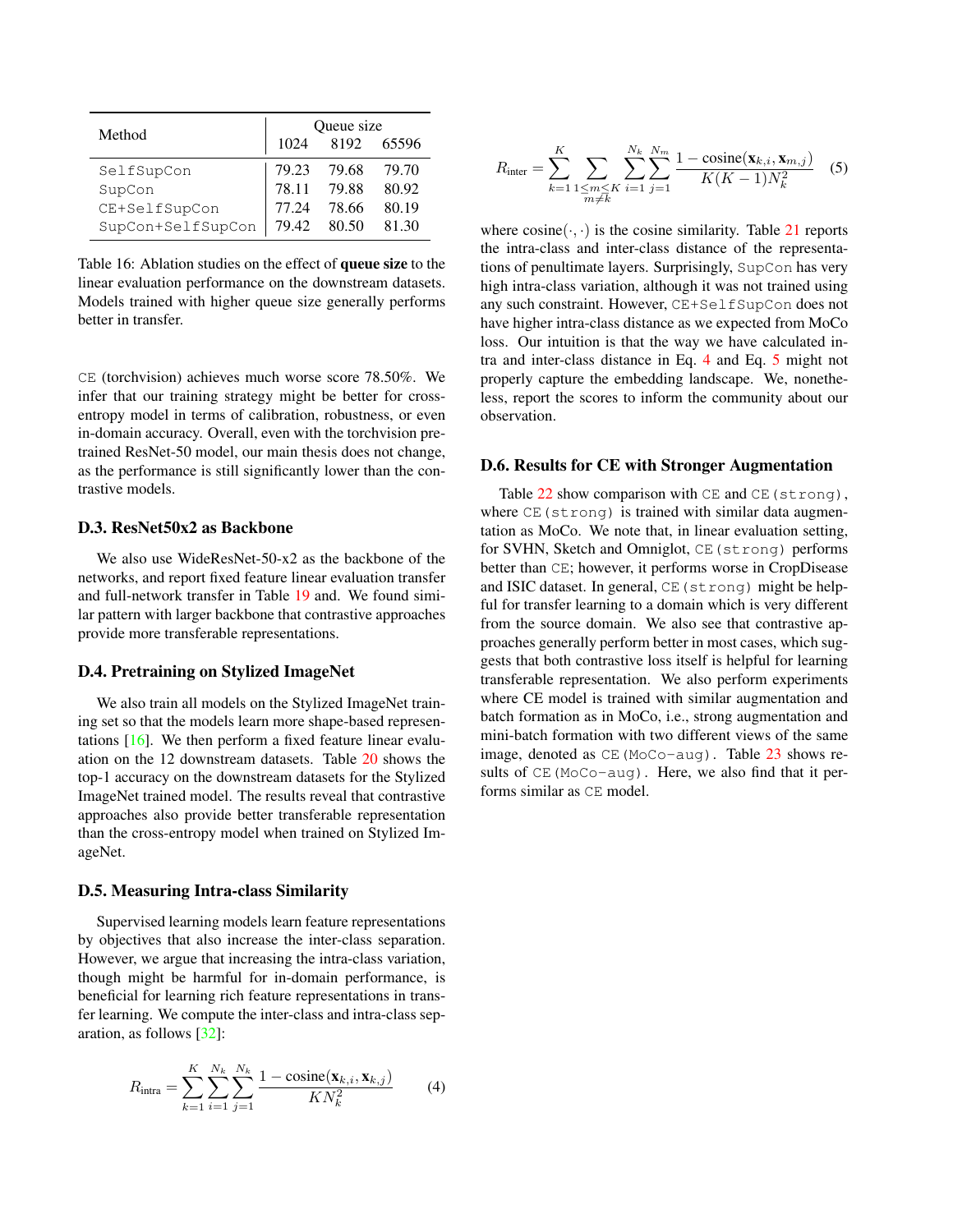<span id="page-5-0"></span>

|                                     | CropDisease DeepWeeds Flowers102 EuroSAT Resisc45 |                 |                                                                                                                                                           |  | <b>ISIC</b> | ChestX | Omniglot SVHN | Kaokore | Sketch                                                                                                                                                          | <b>DTD</b> | Mean |
|-------------------------------------|---------------------------------------------------|-----------------|-----------------------------------------------------------------------------------------------------------------------------------------------------------|--|-------------|--------|---------------|---------|-----------------------------------------------------------------------------------------------------------------------------------------------------------------|------------|------|
| Linear Evaluation   $98.19 \pm .05$ |                                                   | $87.58 \pm .18$ | $88.40\pm.18$ $95.21\pm.03$ $85.62\pm.06$ $76.87\pm.13$ $45.05\pm.23$ $64.39\pm.34$ $70.41\pm.11$ $75.79\pm.11$ $66.18\pm.43$ $71.72\pm.24$ $77.12\pm.17$ |  |             |        |               |         |                                                                                                                                                                 |            |      |
| Finetune                            | $99.87 \pm .01$                                   | $97.53 \pm .09$ | $95.47 \pm .20$                                                                                                                                           |  |             |        |               |         | $98.91 \pm .05$ $95.92 \pm .19$ $88.74 \pm .27$ $54.47 \pm .35$ $89.99 \pm .14$ $96.96 \pm .04$ $87.73 \pm .30$ $78.36 \pm .14$ $73.84 \pm .27$ $88.15 \pm .17$ |            |      |

Table 17: Top-1 accuracy of different models on the downstream datasets for ImageNet-pretrained ResNet-50 model from torchvision [\[42\]](#page-0-24). Mean and std over 5 runs.

<span id="page-5-1"></span>

| Method           | ImageNet-R<br>Top- $1\%$ ) | $ECE(\%)$ | ImageNet-A<br>Top- $1\%$ ) | $ECE(\%)$ | ImageNet-C<br>$mCE(\%)$ |
|------------------|----------------------------|-----------|----------------------------|-----------|-------------------------|
| CE.              | 35.83                      | 19.45     | 3.35                       | 55.03     | 60.80                   |
| CE (torchvision) | 36.11                      | 19.75     | 3.98                       | 62.44     | 78.50                   |
| CE(strong)       | 41 24                      | 17.90     | 8.01                       | 50.81     | 68.90                   |

Table 18: Robustness tests on ImageNet-R, ImageNet-A, and ImageNet-C datasets for CE(strong) and CE (torchvision). ECE is the expected calibration error (lower is better) and mCE (lower is better) is the mean of the (unnormalized) corruption errors of the Noise, Blur, Weather, and Digital corruptions. Models are trained only on clean ImageNet images.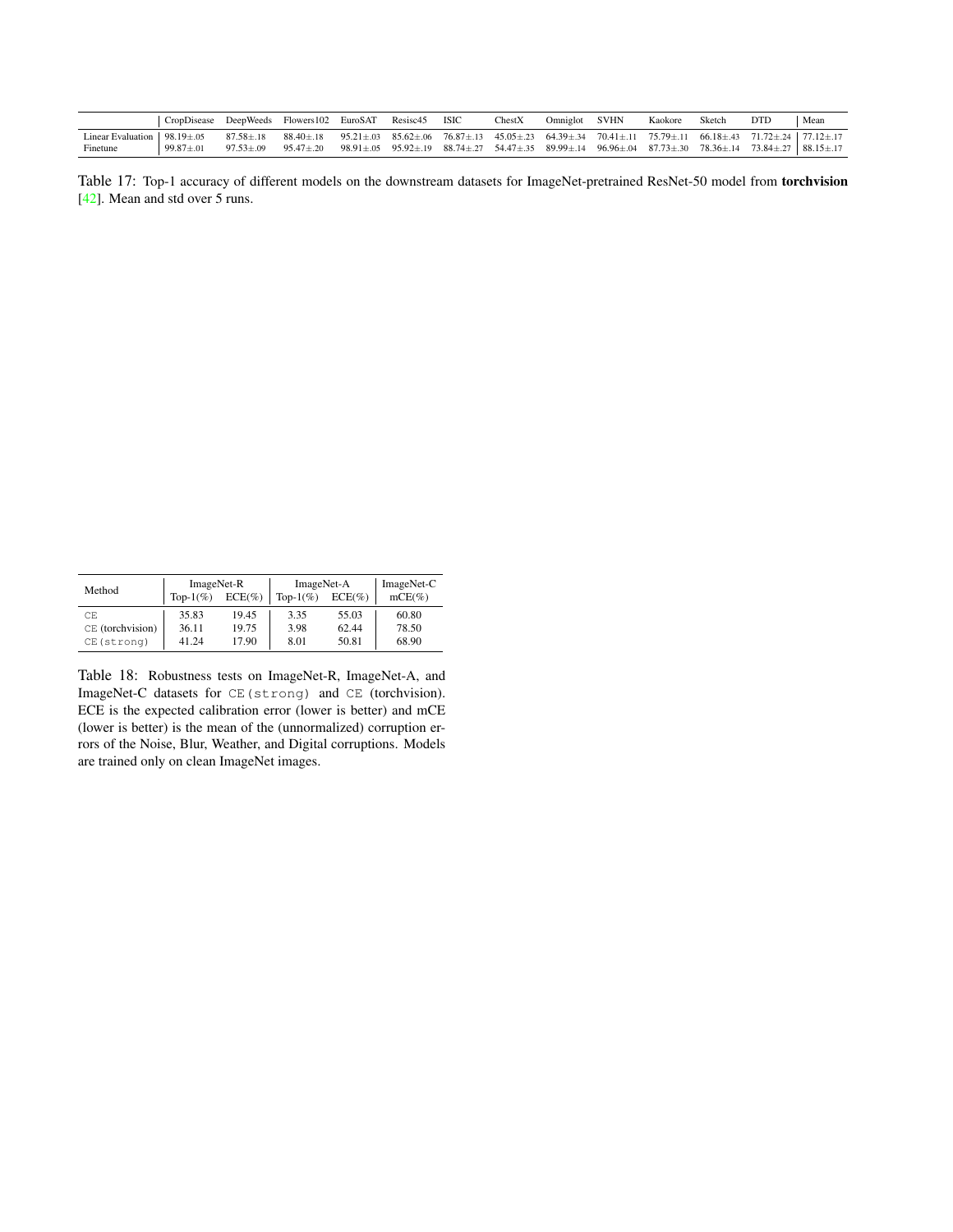<span id="page-6-0"></span>

|                         | CropDisease | DeepWeeds | Flowers 102 | EuroSAT | Resisc45 | <b>ISIC</b> | CheckX | Omniglot | <b>SVHN</b> | Kaokore | Sketch | <b>DTD</b> | Mean  |
|-------------------------|-------------|-----------|-------------|---------|----------|-------------|--------|----------|-------------|---------|--------|------------|-------|
| Linear Evaluation       |             |           |             |         |          |             |        |          |             |         |        |            |       |
| CE                      | 97.27       | 87.33     | 91.08       | 95.04   | 85.41    | 80.39       | 45.50  | 64.90    | 67.85       | 77.59   | 69.14  | 68.40      | 77.49 |
| SelfSupCon              | 99.07       | 88.23     | 92.45       | 97.10   | 90.63    | 81.62       | 49.96  | 71.72    | 71.57       | 82.10   | 69.28  | 71.33      | 80.42 |
| SupCon                  | 98.52       | 86.70     | 94.90       | 95.99   | 90.55    | 79.32       | 47.62  | 70.26    | 74.76       | 81.24   | 76.62  | 74.36      | 80.90 |
| CE+SelfSupCon           | 98.82       | 89.48     | 94.51       | 96.51   | 89.94    | 80.22       | 49.56  | 69.40    | 73.34       | 79.42   | 75.08  | 74.41      | 80.89 |
| SupCon+SelfSupCon       | 98.95       | 89.21     | 96.27       | 96.95   | 91.50    | 80.35       | 49.46  | 73.52    | 73.11       | 81.61   | 76.24  | 74.89      | 81.84 |
| Full-network finetuning |             |           |             |         |          |             |        |          |             |         |        |            |       |
| CE                      | 99.92       | 97.66     | 97.75       | 98.75   | 96.05    | 89.30       | 55.54  | 91.02    | 96.90       | 90.01   | 80.42  | 73.35      | 88.89 |
| SelfSupCon              | 99.88       | 96.94     | 97.84       | 98.81   | 96.17    | 89.56       | 56.70  | 91.15    | 97.13       | 89.52   | 77.08  | 74.52      | 88.78 |
| SupCon                  | 99.86       | 96.99     | 98.63       | 98.62   | 95.89    | 88.76       | 55.68  | 90.77    | 97.00       | 89.52   | 80.98  | 75.32      | 89.00 |
| CE+SelfSupCon           | 99.86       | 97.24     | 98.24       | 98.78   | 96.12    | 90.09       | 55.12  | 90.97    | 97.07       | 90.01   | 81.94  | 77.23      | 89.39 |
| SupCon+SelfSupCon       | 99.89       | 97.60     | 97.94       | 98.74   | 96.29    | 89.96       | 55.83  | 91.05    | 97.05       | 90.74   | 81.69  | 76.60      | 89.45 |

Table 19: Performance of different models with WideResNet-50-x2 backbone on the downstream datasets in terms of top-1 accuracy with fixed-feature linear evaluation. We present the best performing scores for different hyperparameters for each model.

<span id="page-6-1"></span>

|                   | CropDisease | <b>DeepWeeds</b> | Flowers 102 | EuroSAT | Resisc45 | ISIC  | ChestX | Omniglot | <b>SVHN</b> | Kaokore | Sketch | DTD   | Mean   |
|-------------------|-------------|------------------|-------------|---------|----------|-------|--------|----------|-------------|---------|--------|-------|--------|
| CE                | 96.27       | 79.93            | 87.16       | 92.58   | 82.74    | 78.16 | 45.09  | 73.39    | 59.10       | 76.13   | 66.94  | 54.41 | 74.33  |
| SelfSupCon        | 98.51       | 84.71            | 90.00       | 95.95   | 88.51    | 81.65 | 49.23  | 77.06    | 67.23       | 79.54   | 65.42  | 64.04 | 78.49  |
| SupCon            | 97.69       | 79.72            | 90.49       | 94.23   | 87.19    | 78.26 | 47.92  | 74.84    | 66.57       | 79.90   | 73.94  | 61.91 | 177.72 |
| CE+SelfSupCon     | 98.31       | 83.75            | 91.08       | 95.31   | 88.69    | 79.89 | 48.89  | 73.52    | 61.41       | 80.88   | 72.30  | 63.30 | 78.11  |
| SupCon+SelfSupCon | 98.37       | 83.60            | 93.14       | 95.16   | 89.66    | 80.25 | 49.14  | 75.06    | 63.29       | 81.85   | 73.85  | 64.41 | 78.98  |

Table 20: Performance of different Stylized-ImageNet pretrained models on the downstream datasets in terms of of top-1 accuracy for fixed feature linear transfer.

<span id="page-6-2"></span>

| Method            | $R_{\rm intra}$   | $R_{\text{inter}}$ |
|-------------------|-------------------|--------------------|
| CE.               | $0.32 \pm 0.0057$ | $0.60 \pm 0.0044$  |
| SelfSupCon        | $0.54 + 0.0071$   | $0.77 + 0.0036$    |
| SupCon            | $0.45 + 0.0085$   | $0.71 + 0.0055$    |
| CE+SelfSupCon     | $0.28 + 0.0053$   | $0.55 + 0.0041$    |
| SupCon+SelfSupCon | $0.48 \pm 0.0073$ | $0.73 \pm 0.0040$  |

Table 21: Intra-class and inter-class separation in the penultimate layer for different models on the ImageNet1K validation set. Results averaged over 10 runs.